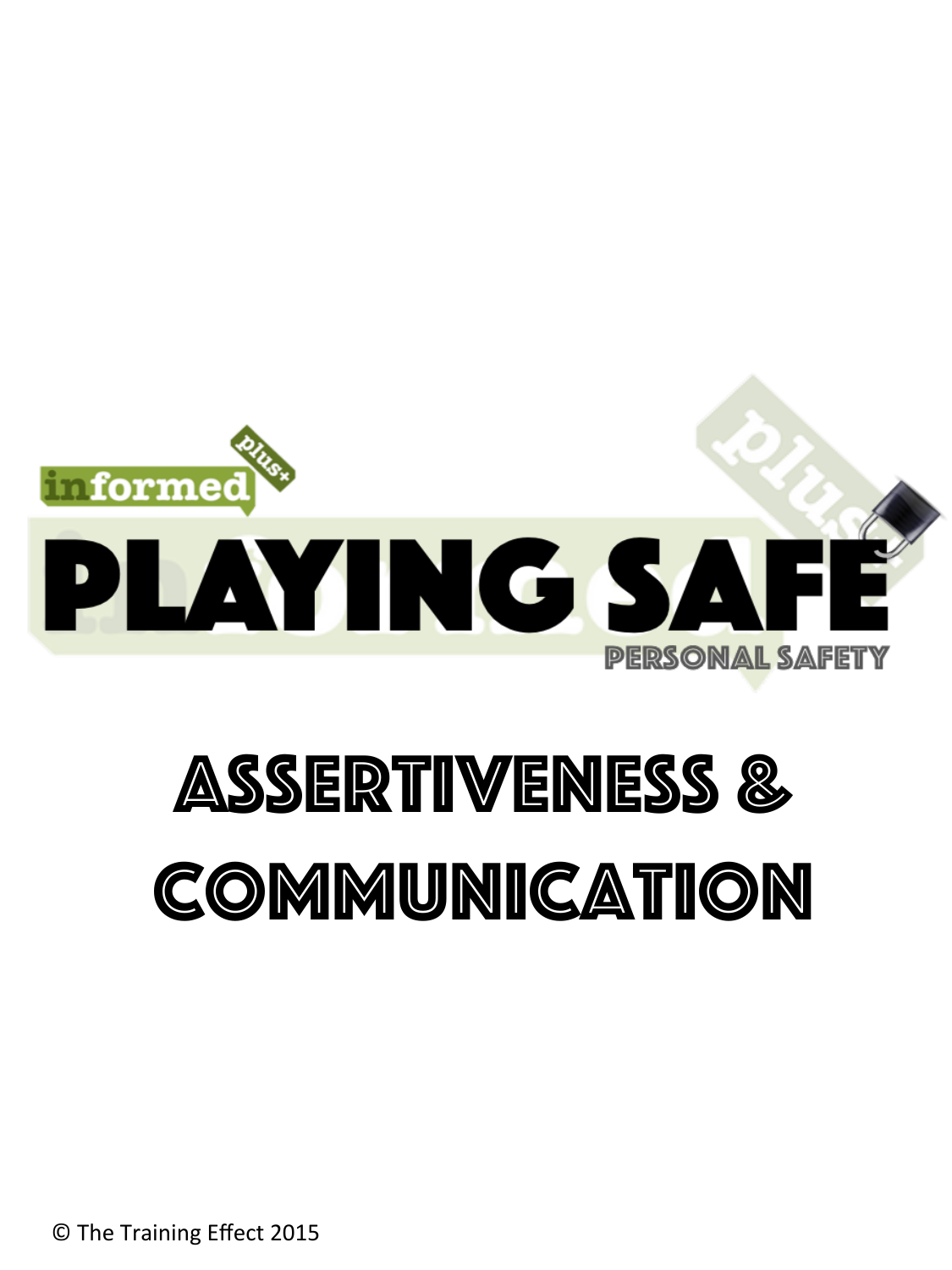

## Aims & Objectives

Young people to practice and develop their skills in communicating assertively in a conflict situation.

## Part 1

Ask young people in the classroom to work alone and to think about a situation that ended without the outcome that they wanted. Be aware that you may get very mixed levels of responses from young people and depending on their experiences you may find that there are varying degrees of risk.

### Part 2

When all young people have achieved this, ask them to write down why the outcome that they wanted was not achieved.

#### Part 3

Ask the class to feedback their thoughts – but only if they are comfortable. You might find someone has written down something personal and as such may not want to share.

## Part 4

After feedback explain to young people that it is really important to be clear and 'to the point' without being threatening when in a conflict situation. Young people should then work in pairs and should be encouraged to role-play to the following script in order to gain a better outcome from their chosen situation.

#### 'NAME' – Always address someone by their name.

'I FEEL' – Ask young people to name the emotion that they are experiencing. It is really important NOT to blame the other person. 'BECAUSE' – Ask young people to identify the reason they feel the way that they do without assigning blame.

'IN FUTURE I WOULD LIKE' – Ask young people to state what they want should this situation occur again.